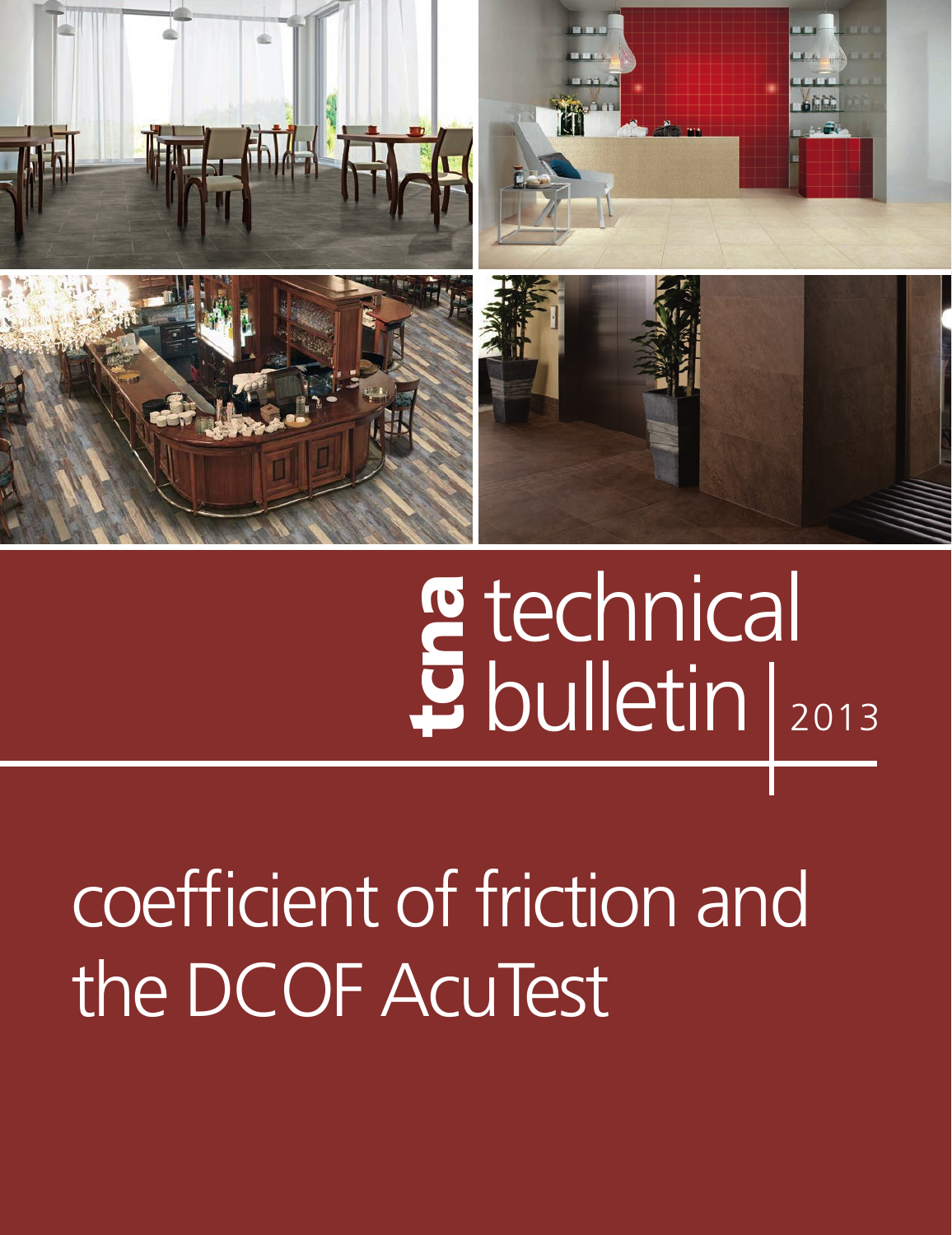

## TCNA Technical Bulletin: Coefficient of Friction and the DCOF AcuTest

**IN 2012 THE METHOD** for measuring the coefficient of friction (COF) of ceramic tiles changed, as specified in the<br>American National Standards Institute (ANSI) national standard specifications for ceramic tile, A137.1. It **N 2012 THE METHOD** for measuring the coefficient of friction (COF) of ceramic tiles changed, as specified in the from the ASTM International test method C1028, which measures static coefficient of friction, to the test protocol provided in the A137.1–2012 standard in Section 9.6, known as the DCOF AcuTest<sup>sM</sup>.

#### **What is coefficient of friction (COF)?**

Coefficient of friction (COF) is the measurement of a tile's frictional resistance, closely related to traction and slipperiness. Both static and dynamic measurements can be taken. Static coefficient of friction (SCOF) is the frictional resistance one pushes against when starting in motion. Dynamic coefficient of friction (DCOF) is the frictional resistance one pushes against when already in motion. For SCOF and DCOF, a slip occurs when pushing off with more force than the surface can resist. That can happen when the angle of the force changes (e.g., pushing off harder while pressing down less) or when the floor surface becomes more slippery than anticipated.

#### **What is the DCOF AcuTest?**

The **DCOF AcuTest** is an evaluation of the COF of a tile surface under known conditions using a standardized sensor prepared according to a specific protocol. Measurements are made with the BOT-3000, an automated and portable device that measures DCOF. The ANSI standard A137.1–2012 also allows the use of other equivalent tribometers.

Wet measurements use 0.05% sodium lauryl sulfate solution to establish a thin film as would be present when a slip occurs. The precision, repeatability, and reproducibility of the **DCOF AcuTest** protocol is provided in the A137.1– 2012 standard. The test was so named for easy recognition, and to distinguish it from other DCOF measurements using different instruments and/or protocols.

The **DCOF AcuTest** COF measurement is not a property of the flooring but rather a measurement of the interaction between the sensor, the lubricant, and the tile surface under controlled conditions. It is useful to allow comparison between surfaces or to evaluate how a surface has changed over time. However, while the **DCOF AcuTest** can provide a useful comparison of tile surfaces, it cannot, nor can any other device, predict the likelihood a person will or will not slip on a tile surface.

Because many variables affect the risk of a slip occurring, the **DCOF AcuTest** measurement shall not be the



only factor in determining the appropriateness of a tile for a particular application.

#### **What is the required COF for ceramic tile?**

According to the ANSI A137.1–2012 standard, ceramic tiles selected for level interior spaces expected to be walked upon when wet must have a minimum wet **DCOF AcuTest** value of 0.42. Tiles with a lower value are not necessarily restricted to dry areas only, but rather are restricted to applications where they are kept dry when walked upon. In the case of residential bathrooms, the common use of bathmats can accomplish this. Similarly, in entranceways, the use of entrance mats can accomplish the same.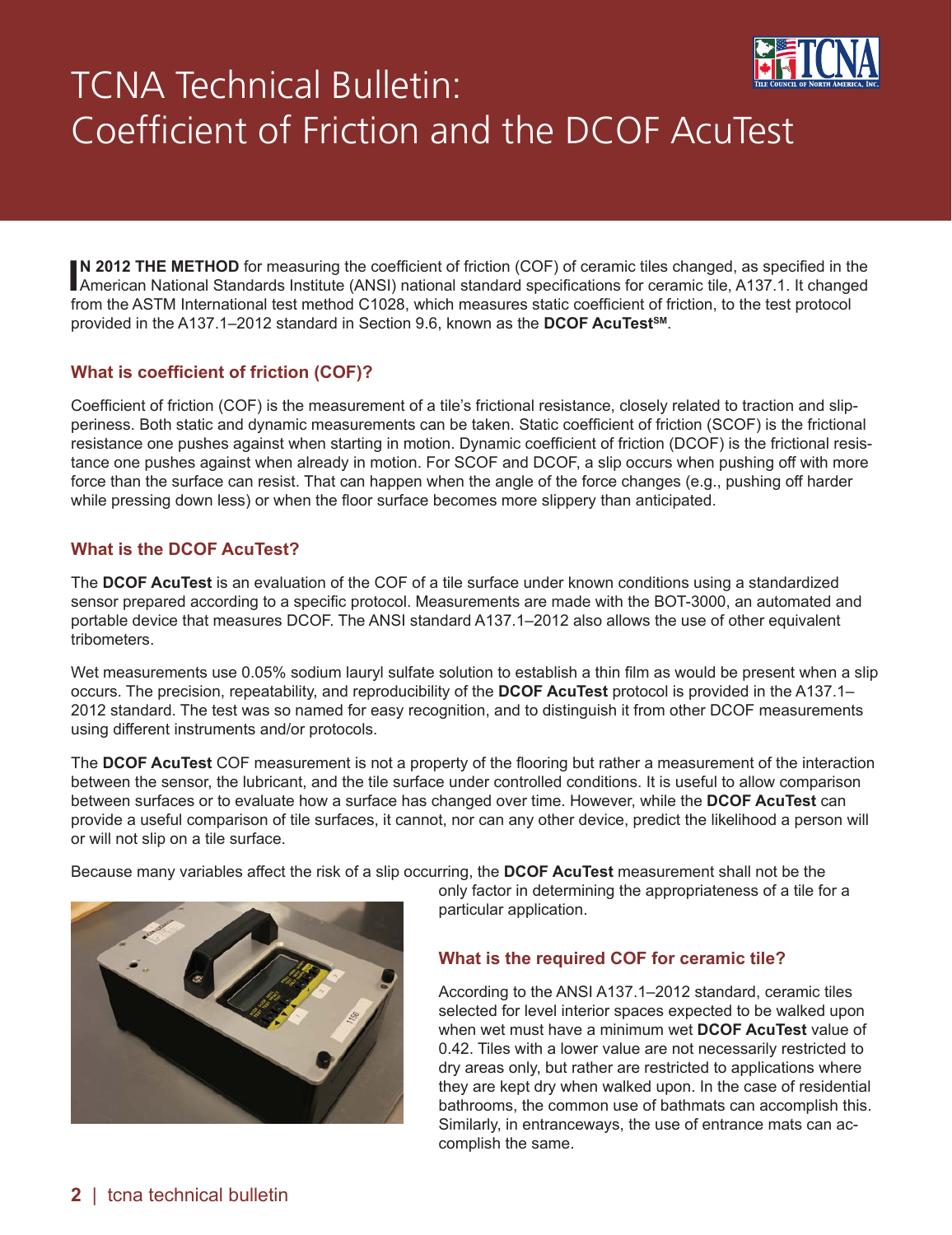

Not all products with a **DCOF AcuTest** value over 0.42 are suitable for all applications. Type of use, traffic, contaminants, maintenance, expected wear, and manufacturer's guidelines and recommendations are important and must also be considered by the specifier. Section 6.2.2.1.10 of ANSI A137.1–2012 explains this in greater detail and should be reviewed carefully by anyone involved in the specification process before picking the right tile for their next project!

#### **What about the 0.6 ADA requirement?**

Previously, there was no required COF value in the ANSI A137.1 standard for wet floors (static or dynamic), although a minimum value of 0.6 wet SCOF measured by ASTM C1028 has been commonly specified for ceramic

tile in commercial project specifications for many years.

This likely stemmed from the common misconception that the 1991 Americans with Disabilities Act (ADA) required such. In fact, the ADA did not set a requirement but rather referenced accessibility guidelines (Appendix Section A4.5) that recommended, not required, a value of 0.6 SCOF. But this section failed to specify a means of measurement. With many devices on the market for measuring COF, each producing a different value for the same tile (due to different sensors, geometry, speed of travel, etc.), the recommended 0.6 SCOF value was meaningless. Accordingly, when ADA accessibility guidelines were updated in 2004, and the guidelines for access to federal facilities covered by the Architectural Barriers Act (ABA) were updated, the 0.6 SCOF recommendations were withdrawn for both. For more information see http://www.access-board.gov/ada-aba/final.cfm.

#### **When does the change take effect?**

The changes to the A137.1 standard addressed herein were first passed by the accredited national consensus body responsible for ANSI A137.1 and then approved as an American National Standard by ANSI in September 2012. However, it is understood that this represents a big change and improvement to an established norm. Thus, most tile manufacturers and importers are reporting SCOF (per C1028) and **DCOF AcuTest** values during the inherent transition needed for the market to switch to the new requirements. The tile industry is targeting for this transitional period to end in December 2013.



#### **Why the change in test methods?**

While both SCOF and DCOF are relevant to human ambulation, DCOF is more widely used worldwide and arguably relates better to slips occurring while a person is in motion. Moreover, the technology on which the **DCOF AcuTest** is based was not available in the United States until recently.

The **DCOF AcuTest** in particular offers several benefits over other methods of measuring COF. First, it is a highly repeatable test method, due in part to the fact that it is an automated process with internal and external reference checks easily made. Also the process by which the sensor is prepared is highly repeatable using a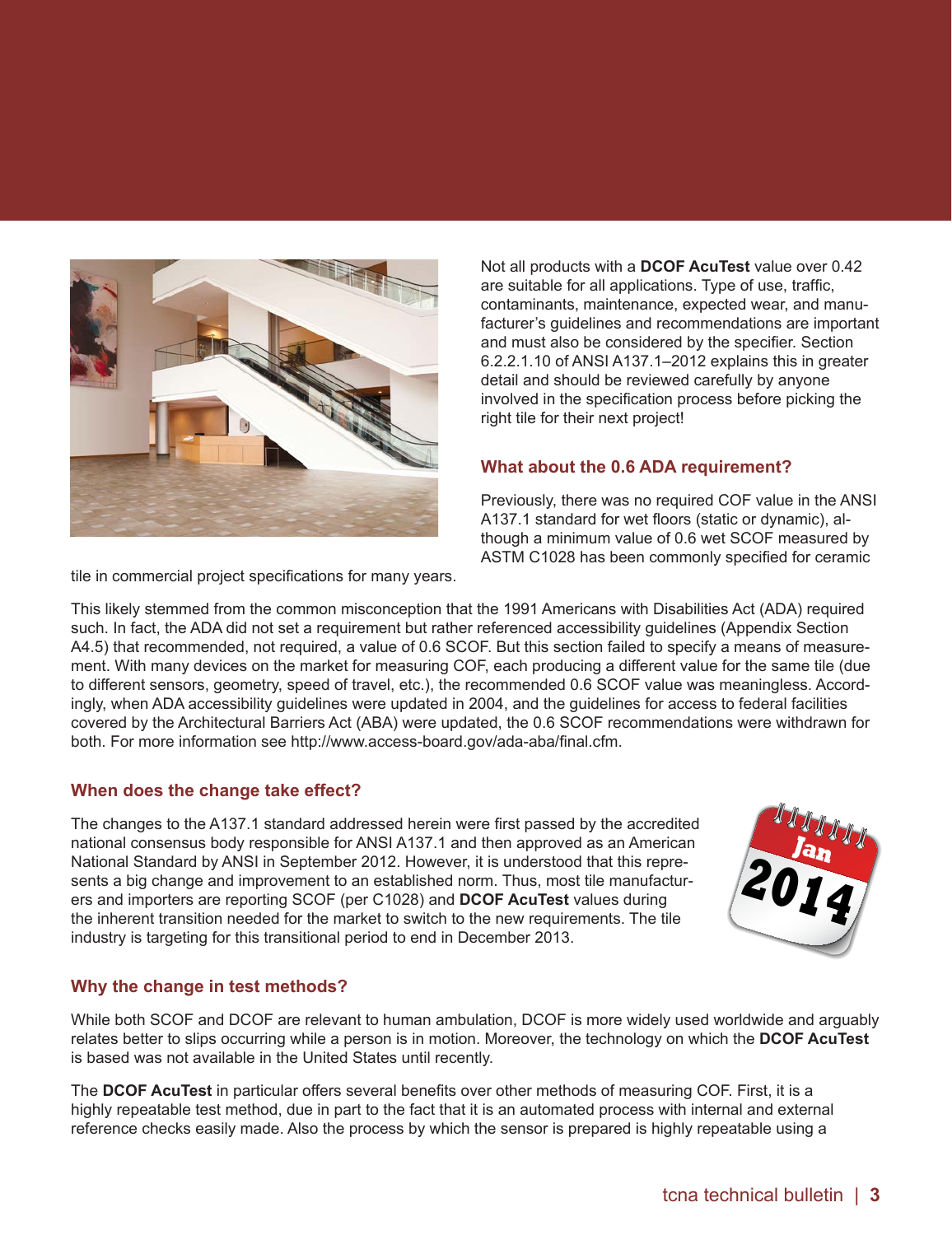

## TCNA Technical Bulletin: Coefficient of Friction and the DCOF AcuTest

device developed by the Tile Council of North America (TCNA), the drawings and specifications for which have been made freely available. The **DCOF AcuTest** also more accurately measures the COF of very smooth surfaces. And, because the BOT-3000 device making the measurements is portable, it can easily be used for taking field measurements on installed tiles. This is extremely useful since it is often necessary to measure the COF of tiles in situ, to determine if they have been affected by wear or contaminants.

**Supporting research:** The required **DCOF AcuTest** value, for tiles in level interior spaces expected to be walked on while wet, stems from decades of research in Europe and extensive testing at TCNA. Researchers at the University of Wuppertal in Germany (known worldwide for their traction studies) studied human subjects walking on force plates to find the relationship between the tangential force and the vertical force needed for reliable traction; this relationship defines the COF and has been widely studied in the United States and in Europe. It is commonly found to be between 0.2 and 0.3 depending on the individual. The German researchers then considered many different slippery conditions, different ways people could move on a surface, and accident statistics over many years to recommend to the German national insurance body a minimum wet DCOF value of 0.42 for flooring.1

In various studies at TCNA, including a study of more than three hundred tile surfaces<sup>2</sup>, TCNA researchers found that 0.60 wet SCOF correlated on average with 0.38 wet DCOF.

Considering both the TCNA research and the years of research in Europe, the ANSI A108 Accredited Standards Committee decided to adopt the German recommendation and include in ANSI A137.1–2012 a required minimum threshold of 0.42 (per the **DCOF AcuTest**) for level interior spaces expected to be walked upon when wet. By requiring a value higher than 0.38, the new standard provides an additional measure of safety over the widely used ASTM C1028 wet SCOF value of 0.60.

#### **Will floors that met the 0.6 SCOF criteria meet the new 0.42 DCOF AcuTest criteria?**

Because many floors that were installed to meet or exceed 0.6 SCOF, as measured by the ASTM C1028 method, in fact greatly exceeded 0.6 SCOF, it is reasonable to expect on average those floors will also exceed the new 0.42 **DCOF AcuTest** criterion.

However, it is of utmost importance to understand there is no direct relationship between the methods; values on individual tiles cannot be correlated between the two methods. This is because the two methods measure different physical principles with different wetting agents. While a correlation on average, based on hundreds of tiles, has been established between the two methods, there are individual outliers (tiles that fall well outside the correlation) and no mathematical relationship exists to convert from one value to another on individual tiles. To know definitely if a floor meets the minimum 0.42 **DCOF AcuTest** criterion, it must be measured.

<sup>1</sup> The German research considered was extensive and can be found in the following publications: (1) Boenig, Stefan. Experimental Investigation to Determine the Standardized Limits of the Coefficient of Friction When Walking (Archive Number D468), University of Wuppertal Department of Safety Technology, 1996. (2) Skiba, Reinald. (1988). Sicherheitsgrenzwerte zur Vermeidung des Ausgleitens auf Fuessboeden, Zeitschrift fuer Arbeitswissenschaft (Journal of Occupational Science), 42, 47-51. (3) BGI/GUV-I 8687, 2011, "Bewertung der Rutschgefahr unter Betriebsbedingunen", German National Institute for Social Accident Insurance (DGUV). (4) Sebald, Jens. (2009). System oriented concept for testing and assessment of the slip resistance of safety, protective and occupational footwear. Berlin: Pro BUSINESS GmbH.

<sup>2</sup> While the 300 surfaces chosen were selected to represent a wide spectrum of tile surfaces, no claim is made or offered that this represented the entire spectrum of available tile surfaces nor can any inference be made regarding any individual tile surface. ASTM C1028 SCOF measurements and **DCOF AcuTest** measurements cannot be directly compared or correlated on a per tile basis as different sensors, test conditions, and measurement physics are employed.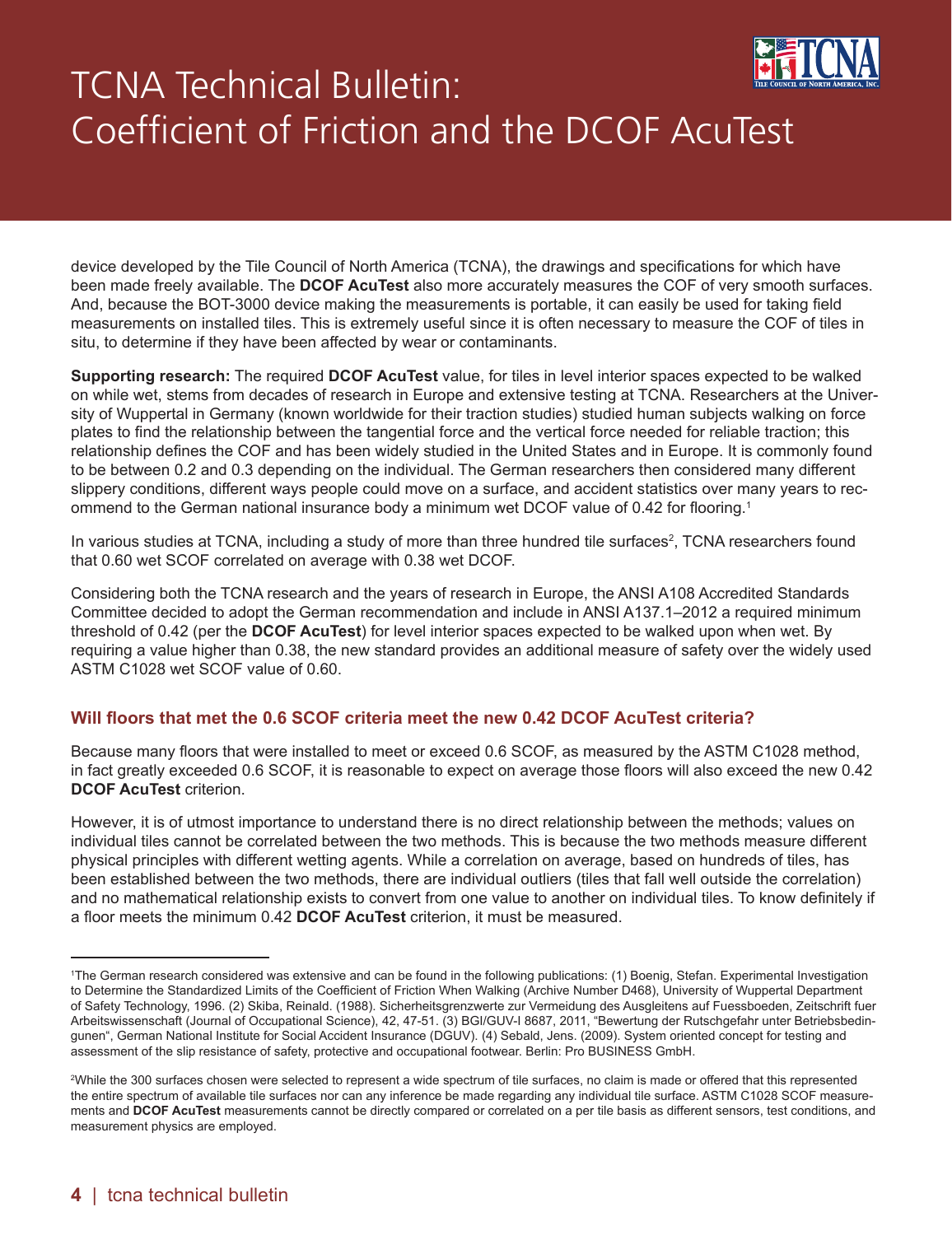

#### **Preventing slip/fall accidents: maintenance, contaminants, and periodic assessments**

The DCOF of installed tiles can change over time as a result of wear and surface contaminants. In addition to regular cleaning, deep cleaning and traction-enhancing maintenance may be needed periodically to maintain DCOF values. With the portability and ease of the **DCOF AcuTest**, periodic evaluation of flooring surfaces is now easily accomplished.

Where floor tiles have a DCOF lower than 0.42, care must be exercised to ensure the tiles are not walked on while wet.

In addition to choosing surfaces providing sufficient traction, providing adequate lighting and designing spaces to allow for suitable drainage will reduce slip/fall accidents. Proper footwear and shoe materials can also greatly improve traction and should be considered in any campaign to reduce slips and falls.

#### **What about ramps, exteriors, pools, etc.?**

ANSI A137.1–2012 does not address areas other than interior level spaces. For other floor applications, some tile manufacturers may be able to provide guidance based on their proprietary experience. In general though, the specifier must determine which tiles are appropriate for the specific project conditions, considering by way of example, but not in limitation, type of use, traffic, grade of any ramps, expected contaminants, expected maintenance, expected wear, and manufacturers' guidelines and recommendations.